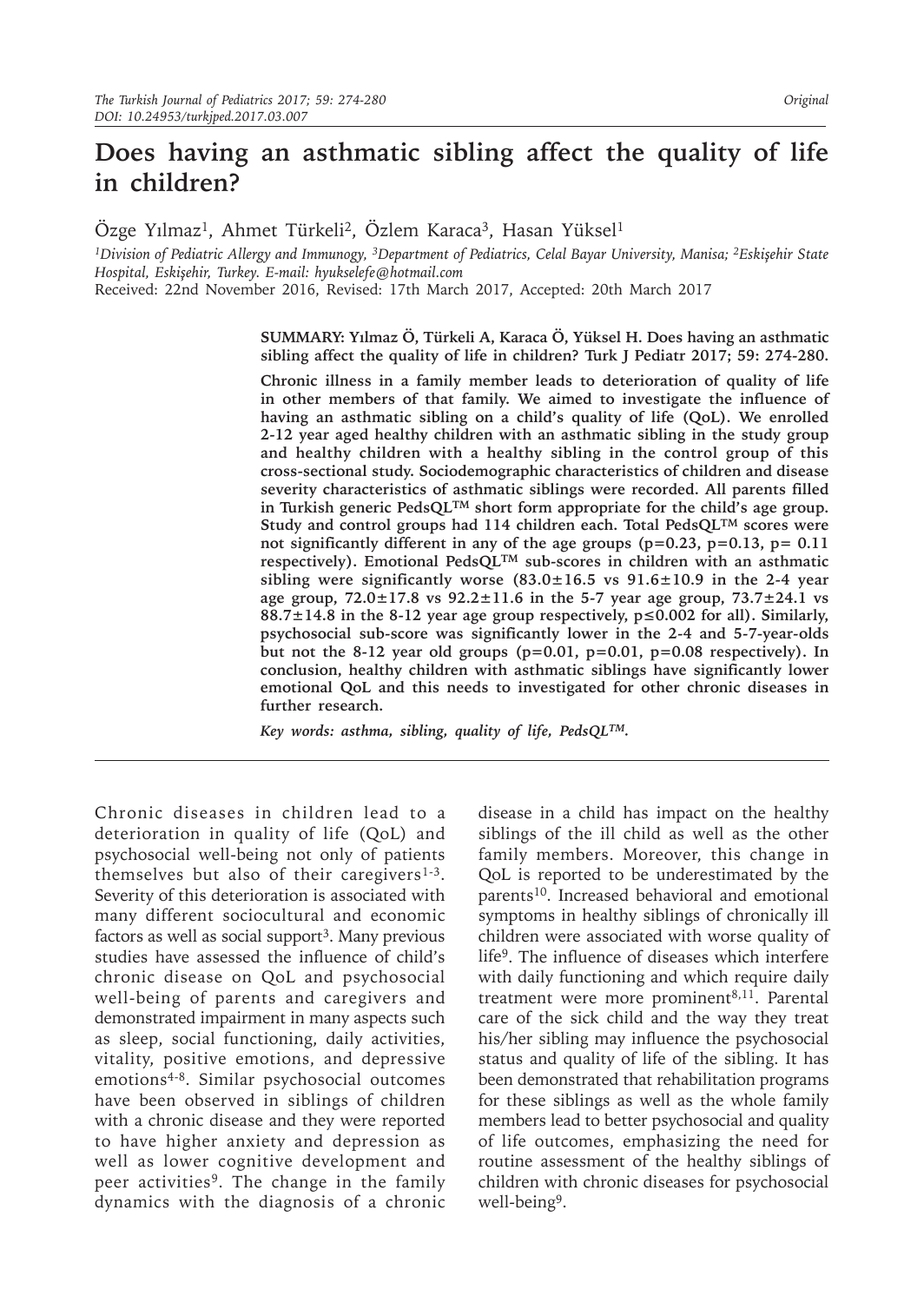Since previous meta-analysis has demonstrated that illnesses that affect daily functioning resulted in negative effects on psychological functioning of siblings compared to diseases that do not effect daily functioning and since mild asthma has minimal influences on daily functioning we aimed to investigate the influence of mild asthma on the sibling's quality of life. Quality of life includes many different aspects such as physical, social and psychological; thus we aimed to obtain a larger view by evaluation of the QoL. Influence of mild persistent asthma on the sibling' QoL has not been studied in previous research, to our knowledge. Mild persistent asthma despite the chronicity of nature and daily requirement of treatment interferes less with daily activities of the patients when compared to chronic diseases like cancer. However, it is one of the most common chronic health problems among children<sup>12,13</sup>. The high prevalence of the disease as well as the above stated differences from many other chronic diseases necessitates individual research. Moreover, despite the milder nature of disease compared to the diseases investigated in previous research, parental attitude to the ill child and daily treatment requirement in a child may interfere with QoL in the sibling.

Therefore, in this study, we aimed to investigate the influence of having an asthmatic sibling on different aspects of a child's quality of life.

# **Material and Methods**

This is a cross sectional study comparing QoL in healthy children with asthmatic and healthy siblings. The study was approved by the Instutional Review Board of Celal Bayar University (No: 2011-211) and we obtained written informed consent from the parents of the children enrolled.

# *Study population*

We initially enrolled 150 healthy children without any chronic diseases that have asthmatic siblings to the study group; 50 children were enrolled for each of the 2-4, 5-7 and 8-12 year old groups. Control group composed of 151 healthy children without any chronic disease who presented to General Pediatrics outpatient department of the same university for healthy child follow up and who have healthy siblings; 51 in the 2-4 year age

group and 50 in the other two age groups. All children were enrolled in the order of presentation to the respective department. The matching was done by enrolling the patient group first and control group after that.

The children in the two groups were enrolled considering the age range of the questionnaires. There are three different questionnaires for 2-4 years, 5-7 years and 8-12 years old children. Cases and controls were enrolled consecutively upon presentation to the department, matching according to these three age range. However, when enrollment was finished and mean ages were calculated, there was a difference between case and control groups because cases were nearer to the lower limit of the range and controls were closer to the upper limit of the range. Therefore, asthma and control groups were matched one to one and the final number of subjects in the asthma and control groups decreased to 114 each: 36 children in the 2-4 year old, 40 in the 5-7 year old and 38 in the 8-12 year old groups each.

Exclusion criteria for both groups were; the presence of a chronic disease in another immediate family member, presence of an additional chronic illnesses besides asthma in the child and refusing to participate in the study.

# *Data acquisition*

Sociodemographic characteristics such as age of the healthy child enrolled, age of the healthy or asthmatic sibling, parent education and occupation were recorded. Disease characteristics of the sibling with asthma such as age at diagnosis of asthma, number of asthma exacerbations and presentations to the hospital besides routine control during the previous three months period were recorded. All parents filled in the PedsQL<sup>TM</sup> Short Form 15 appropriate for the age of the child.

# *PedsQLTM questionnaire*

PedsQLTM Short Form 15 is a generic QoL questionnaire filled in by the parents that evaluates physical and psychosocial aspects of QoL in children<sup>14</sup>. There are three different forms for children aged 2-4, 5-7 and 8-12 years old. Validity and reliability of the questionnaires adapted to Turkish has been demonstrated15. The questionnaire is composed of 15 items; 5 items for physical functioning, 4 items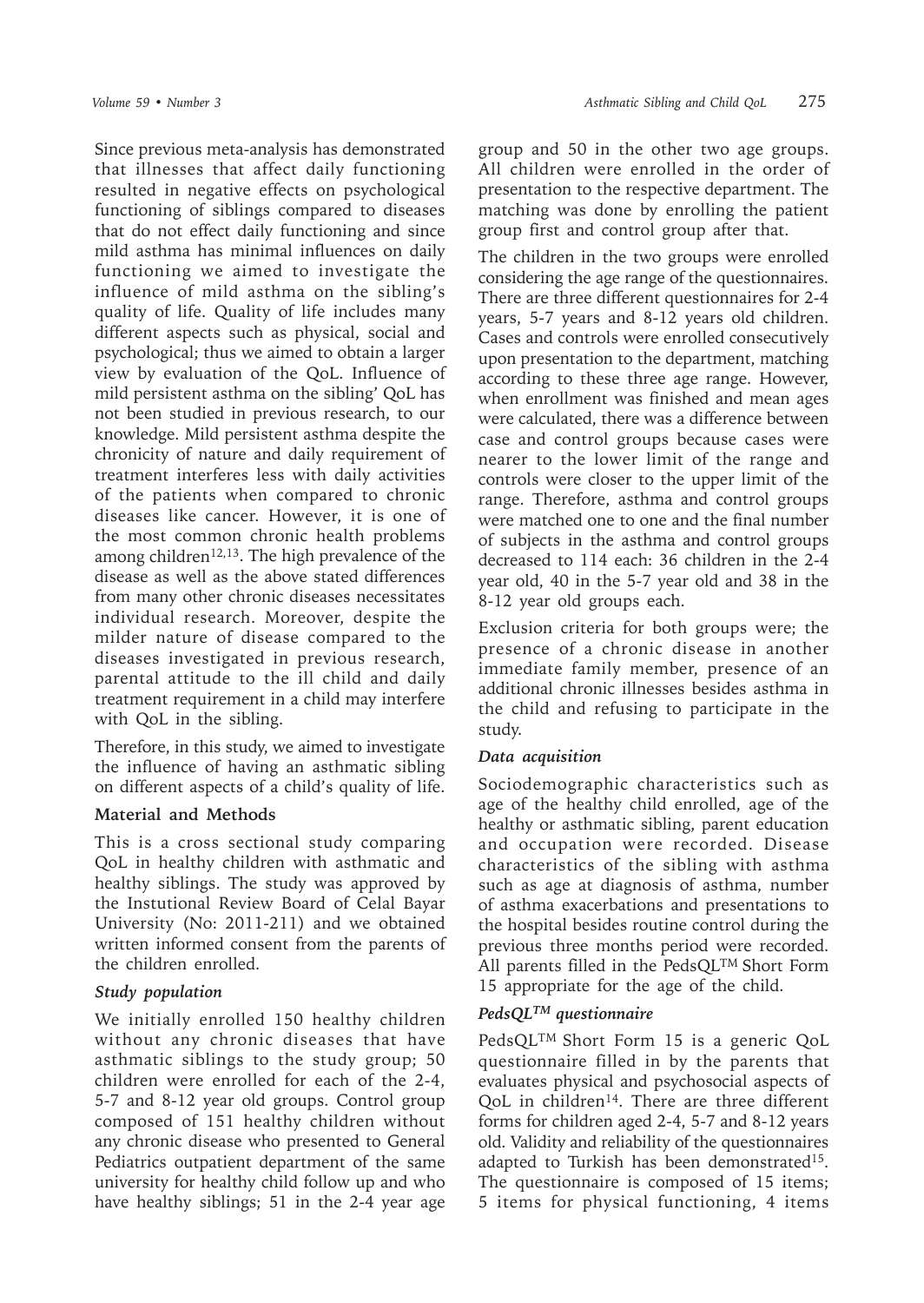for emotional functioning, 3 items for social functioning and 3 items for school functioning. Physical functioning items compose physical health summary subscale and the rest compose the psychosocial health summary subscale.

The items are answered on a Likert based scale that include "never", "almost never", "sometimes", "often" and "almost always" scored 0 to 4 respectively. For scoring purposes the responses are recoded as 100-75-50-25 and 0. The total score and subscale scores are calculated by taking the mean value of the

scores for each of the item composing that subscale. Higher scores indicate better QoL.

# *Statistical analysis*

SPSS 15.0 computer program (IL) was used for the statistical analysis of data. Data were normally distributed thus are expressed as mean (standard deviation). Continuous variables such as age and PedsQLTM scores were compared with student's t test first Statistical significance was defined as a p value  $< 0.05$ . Correlation analysis was carried out using Pearson correlation analysis.

|                                                              |                      | Asthmatic sibling group | Healthy sibling group | p        |  |  |  |
|--------------------------------------------------------------|----------------------|-------------------------|-----------------------|----------|--|--|--|
| Sibling age†                                                 |                      |                         |                       |          |  |  |  |
|                                                              | 2-4 years age group  | 3.3(0.8)                | 3,3(0.8)              | $1,00*$  |  |  |  |
|                                                              | 5-7 years age group  | 6.1(0.9)                | 6.1(0.9)              | $1.00*$  |  |  |  |
|                                                              | 8-12 years age group | 9.6(1.2)                | 9.6(1.2)              | $1.00*$  |  |  |  |
| Age†                                                         |                      |                         |                       |          |  |  |  |
|                                                              | 2-4 years age group  | 6.5 $(2.1)$             | 4.8 $(1.9)$           | $0.001*$ |  |  |  |
|                                                              | 5-7 years age group  | 6.9(3.2)                | 5.3 $(2.6)$           | $0.02*$  |  |  |  |
|                                                              | 8-12 years age group | 7.0(2.9)                | 5.4 $(2.1)$           | $0.007*$ |  |  |  |
| Age at diagnosis of asthma in sibling†                       |                      |                         |                       |          |  |  |  |
|                                                              | 2-4 years age group  | 3.4(1.8)                |                       |          |  |  |  |
|                                                              | 5-7 years age group  | 4.2(3.1)                |                       |          |  |  |  |
|                                                              | 8-12 years age group | 3.9(2.8)                |                       |          |  |  |  |
| Unscheduled hospital admissions for asthma in last 3 months† |                      |                         |                       |          |  |  |  |
|                                                              | 2-4 years age group  | 0.5(0.8)                |                       |          |  |  |  |
|                                                              | 5-7 years age group  | 0.6(0.7)                |                       |          |  |  |  |
|                                                              | 8-12 years age group | 0.3(0.8)                |                       |          |  |  |  |
| Number of asthma exacerbations in last 3 months†             |                      |                         |                       |          |  |  |  |
|                                                              | 2-4 years age group  | 0.5(0.7)                |                       |          |  |  |  |
|                                                              | 5-7 years age group  | 0.6(0.7)                |                       |          |  |  |  |
| 7                                                            | 8-12 years age group | $0.2$ $(0.5)$           |                       |          |  |  |  |
| Mother education $\ddagger$                                  |                      |                         |                       |          |  |  |  |
|                                                              | 2-4 years age group  | 36.1                    | 44.4                  | $0.47**$ |  |  |  |
|                                                              | 5-7 years age group  | 32.5                    | 30.0                  | $0.81**$ |  |  |  |
|                                                              | 8-12 years age group | 23.7                    | 36.8                  | $0.21**$ |  |  |  |
| Father education $\ddagger$                                  |                      |                         |                       |          |  |  |  |
|                                                              | 2-4 years age group  | 47.2                    | 63.9                  | $0.16**$ |  |  |  |
|                                                              | 5-7 years age group  | 32.5                    | 45.0                  | $0.25**$ |  |  |  |
|                                                              | 8-12 years age group | 39.5                    | 34.2                  | $0.63**$ |  |  |  |
|                                                              |                      |                         |                       |          |  |  |  |

**Table I.** Sociodemographic Characteristics of the Study Population.

†Mean(standard deviation)

‡high school or above graduate (%)

\*Student's t test

\*\*Chi square test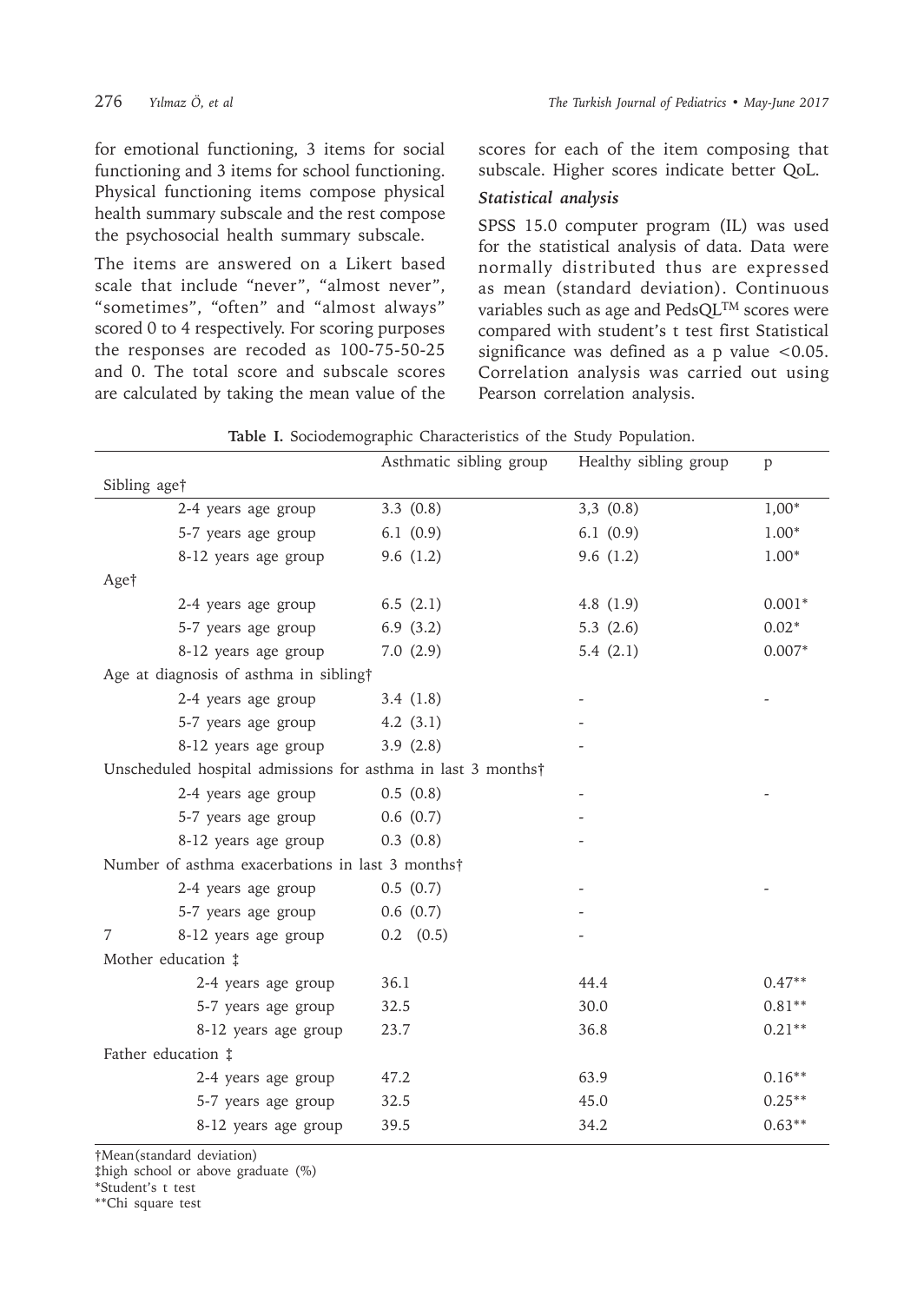#### **Results**

#### *Sociodemographic Characteristics*

Mean ages at diagnosis of asthma in asthmatic siblings were  $3.4 \pm 1.8$  years in 2-4 age group and  $4.2 \pm 3.1$  and  $3.9 \pm 2.8$  years in 5-7 and 8-12 age groups respectively. Mean number of asthma exacerbations during the previous three months were  $0.5 \pm 0.7$ ,  $0.6 \pm 0.3$  and  $0.2 \pm 0.5$ respectively (Table I).

Mother and father education was not significantly different in children with asthmatic and healthy siblings (p>0.05 for all) (Table I).

Comparison of the quality of life scores of the groups

When children with asthmatic and healthy siblings were compared, physical, social or school subscale scores were not significantly different. Similarly, totals PedsQL<sup>TM</sup> scores were not significantly different between children with asthmatic or healthy siblings in the 2-4, 5-7 and 8-12 years' age groups  $(p=0.21, p=0.13,$ p=0.11 respectively) (Table II).

Mean emotional functioning sub-score in children with an asthmatic sibling was  $83.0 \pm 16.5$  compared to  $91.6 \pm 10.9$  in children with a healthy sibling in the 2-4-year age group (p=0.01). Similarly, in 5-7 and 8-12 years old groups, mean emotional sub-score of children with an asthmatic sibling were  $72.0 \pm 17.8$  and 73.7±24.1 while those of the ones with a healthy sibling were  $92.2 \pm 11.6$  and  $88.7 \pm 14.8$ (p<0.001 and p=0.002 respectively) (Table II) (Fig. 1).

|  |  |  | Table II. Mean PedsQL <sup>TM</sup> Scores in the Study Groups <sup>a</sup> . |  |  |  |  |  |
|--|--|--|-------------------------------------------------------------------------------|--|--|--|--|--|
|--|--|--|-------------------------------------------------------------------------------|--|--|--|--|--|

|                                                  | Asthmatic sibling group | Healthy sibling group | p <sup>b</sup> |
|--------------------------------------------------|-------------------------|-----------------------|----------------|
| PedsQL $^{TM}$ total score                       |                         |                       |                |
| 2-4 years age group                              | 88.7 (12.1)             | 92.1 (10.7)           | 0.21           |
| 5-7 years age group                              | 85.2 (9.3)              | 89.2 (10.6)           | 0.13           |
| 8-12 years age group                             | 86.4 (12.9)             | 90.9 (11.3)           | 0.11           |
| PedsQL <sup>TM</sup> physical functioning score  |                         |                       |                |
| 2-4 years age group                              | 96.6 (10.9)             | 92.8 (12.3)           | 0.17           |
| 5-7 years age group                              | 94.0 (10.9)             | 91.3 (10.8)           | 0.26           |
| 8-12 years age group                             | 91.2 (14.2)             | 93.3 (9.7)            | 0.45           |
| PedsQL $^{TM}$ emotional functioning score       |                         |                       |                |
| 2-4 years age group                              | 83.0 (16.5)             | 91.6 (10.9)           | 0.01           |
| 5-7 years age group                              | 72.0 (17.8)             | 92.2 (11.6)           | < 0.001        |
| 8-12 years age group                             | 73.7 (24.1)             | 88.7 (14.8)           | 0.002          |
| PedsQL <sup>TM</sup> social functioning score    |                         |                       |                |
| 2-4 years age group                              | 90.3 (17.9)             | 91.2 (11.8)           | 0.79           |
| 5-7 years age group                              | 85.0 (19.6)             | 89.1 (12.1)           | 0.28           |
| 8-12 years age group                             | 92.8 (14.1)             | 90.6 (14.5)           | 0.51           |
| PedsQL <sup>TM</sup> school functioning score    |                         |                       |                |
| 2-4 years age group                              | 96.4 (9.4)              | 90.2 (13.8)           | 0.31           |
| 5-7 years age group                              | 90.9 (15.3)             | 88.9 (12.2)           | 0.58           |
| 8-12 years age group                             | 89.0 (15.9)             | 90.1 (15.5)           | 0.76           |
| PedsQL <sup>TM</sup> psychosocial health summary |                         |                       |                |
| 2-4 years age group                              | 83.0 (16.4)             | 91.6 (10.9)           | 0.01           |
| 5-7 years age group                              | 81.2 (12.3)             | 89.2 (10.5)           | 0.01           |
| 8-12 years age group                             | 84.0 (14.8)             | 89.7 (13.4)           | 0.08           |

aMean(standard deviation)

bStudent's t test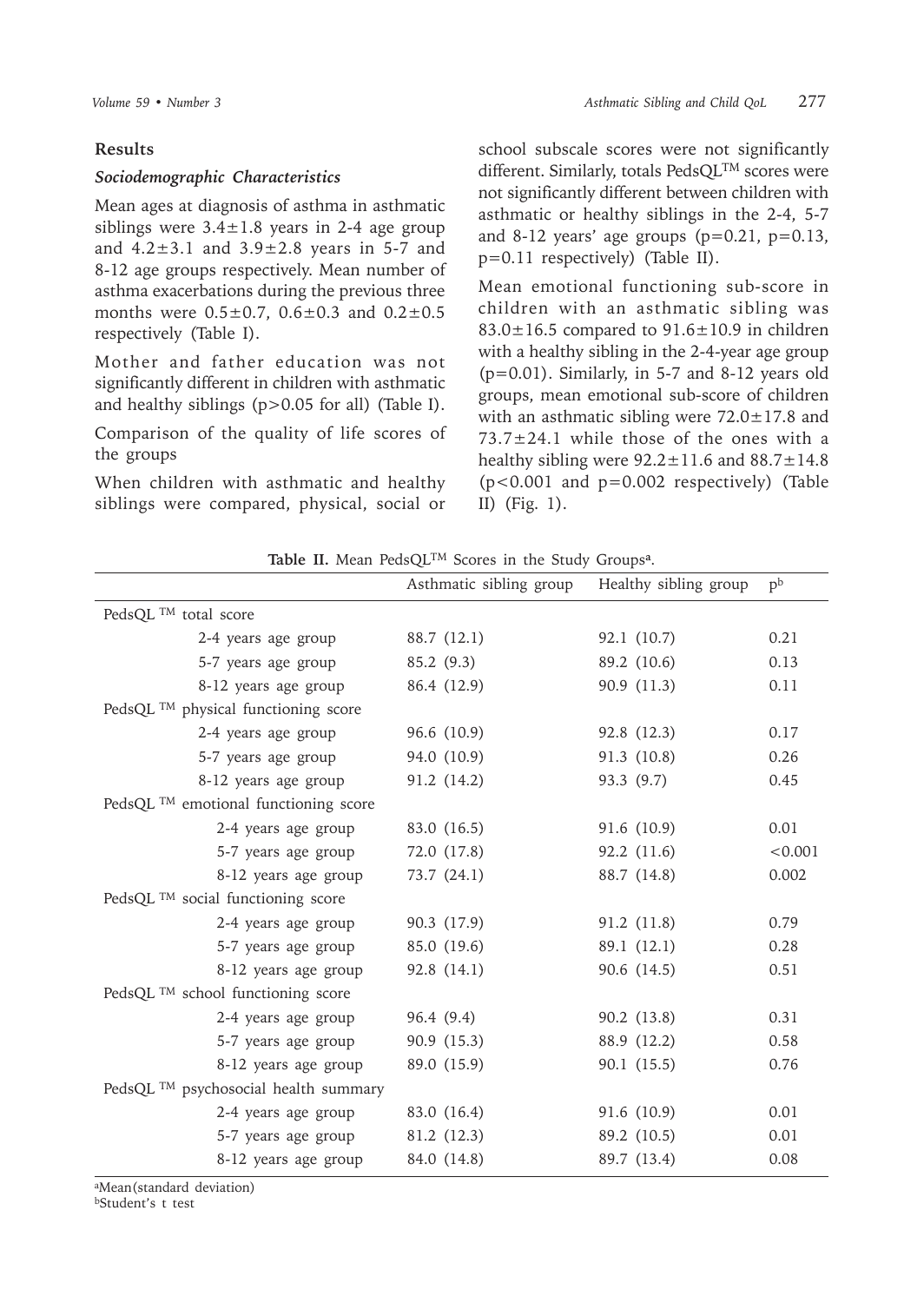80,0

60.0

 $40,0$ 

20,0

100,00

90,0

2-4 year old children

Correlation of asthma severity parameters and quality of life scores in siblings

Among the siblings in the 2-4 years old age group, neither the physical  $(r=0.03 \text{ p}=0.86)$ , emotional ( $r = -0.13$   $p = 0.44$ ), social ( $r = 0.18$  $p=0.30$ ), school ( $r=0.36$   $p=0.42$ ) domain scores nor the total QoL score (r=-0.004 p=0.98) was correlated with age at asthma diagnosis. Similarly, there was no correlation of any of the QoL scores with the number of emergency visits or asthma exacerbations  $(r < 0.26$  and  $p > 0.05$  for all).

Among the siblings in the 5-7 years old age group, total QoL score was not correlated with age at asthma diagnosis, number of emergency visits and number of asthma exacerbations



 $P = 0.01$ 

 $\ddotsc$ 

**Fig. 1.** Comparison of emotional subscore of PedsqLTM in children with an asthmatic and healthy sibling.

 $(r=0.08 \text{ p}=0.67, r=0.05 \text{ p}=0.76, r=0.05$ p=0.76 respectively). Moreover, none of the QoL domain scores in these siblings were correlated with asthma severity parameters listed.

Similar results were obtained for the siblings in the 8-12 years old group and total QoL score was not correlated with age at asthma diagnosis, number of emergency visits and number of asthma exacerbations  $(r=0.31 \text{ p}=0.06, r=0.06)$  $p=0.74$ ,  $r=0.04$   $p=0.82$  respectively).

#### **Discussion**

The results of our study suggested that emotional domain of quality of life is lower in siblings of asthmatic children compared to children with healthy siblings. On the other hand, physical, social or school domains of QoL are not different from those in the siblings of healthy children. Moreover, none of the QoL scores in the siblings were correlated with asthma control parameters.

Chronic diseases in children impact not only the patients themselves but also their families including parents and siblings<sup>4-6,8,16-19</sup>. Despite the fact that both chronic disease in the child and impaired QoL and psychosocial status of parent influences QoL in the sibling negatively, this area is not studied as extensively in asthma. However, it is reported that siblings of children with chronic diseases experience higher psychological especially internalizing problems as well as impaired cognitive development 18. This is in accordance with our findings that showed lower emotional quality of life in siblings of children with asthma. There are many possible explanations such as feelings of neglect and less attention in the sibling due to the various medical needs of the asthmatic child<sup>8</sup>. We have not assessed behavior problems in our study however a previous study reported that in siblings of chronically ill children, emotional problems are associated with decreased psychological, family, physical and total QoL<sup>18</sup>. Moreover, the authors demonstrated that these problems decreased with family rehabilitation<sup>17</sup>. Chronic illnesses reported in this study were mostly cystic fibrosis, congenital heart disease and cancer; therefore, it may be an important future research area for siblings of children with asthma.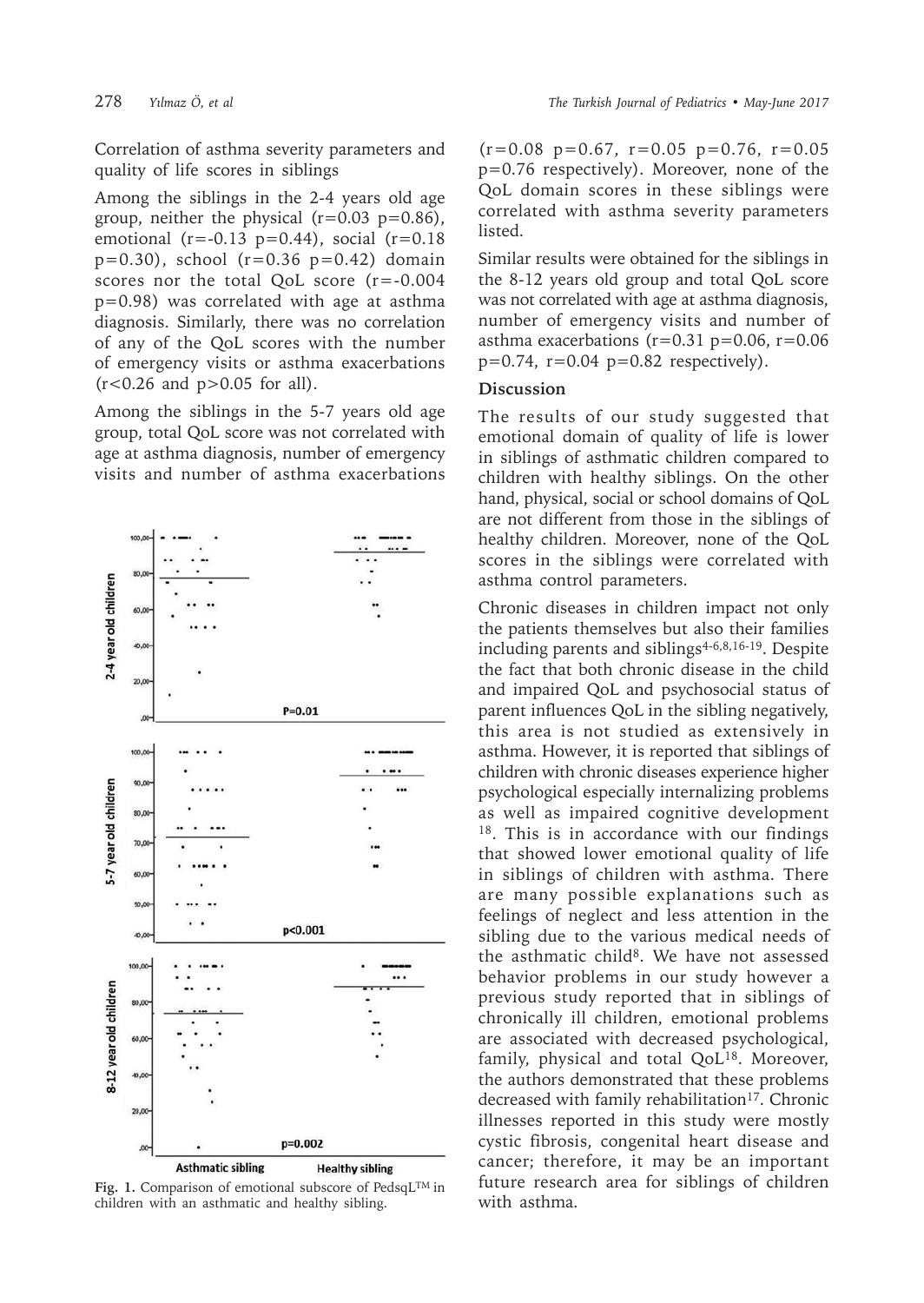In a study that assessed quality of life in siblings of children with cancer demonstrated that, motor and cognitive skills as well as negative and positive emotions domains of QoL were impaired partially showing concordance with our results<sup>16</sup>. The difference between the physical QoL results may be attributed to the use of different QoL scales since they used TNO-AZL children's QoL questionnaire and also to the difference in nature of cancer and asthma. However, despite these differences emotional QoL seems to be impaired in both studies.

Previous research that assessed psychosocial outcome in family members of children with sickle cell disease is strongly associated with emergency visits<sup>19</sup>. However, we have not found a significant association between emergency visit and QoL in healthy siblings of children with asthma. This difference in results might be attributed to difference in diseases and difference in outcome parameters which was QoL in our study whereas psychological problems in the reference study<sup>19</sup>. We would have expected a significant correlation of clinical parameters and emotional QoL since that domain of QoL was significantly lower in siblings of asthmatic children. However, our results did not show such correlation. This might be attributed to the fact that children enrolled did not have severe asthma findings. Moreover, as reported by the authors, family functioning is an important mediator of psychological outcome in healthy siblings of children with sickle cell disease and we have not assessed family functioning in our population; this might have also led to differences in results.

The major limitation of our study was the parent reported nature of the PedsQL<sup>TM</sup> Short Form 15 questionnaire, because it is well known that parental report of QoL might not agree with the child's own report. Parental reports were reported to be more negative than  $children's reports<sup>8</sup>$ . This limitation existed for children in both healthy and asthmatic groups however parents of asthmatic children might have a more negative view of their situation due to the awareness of their condition. Therefore, this limitation must be considered when drawing conclusions from our results. Another limitation, this study enrolled siblings of children who presented to a tertiary care center

which might have reduced the generalizability of results. Finally, asthma control of the sibling assessed by asthma control test might have added information to the disease severity level.

In conclusion, emotional aspect of QoL in siblings of children with asthma is significantly reduced however physical or social aspects of QoL do not seem to be influenced much. The reduction in emotional QoL is not correlated with disease severity therefore might pose a problem even in siblings of children with controlled asthma. Therefore, vulnerability of these children needs to be considered in general pediatric practice and families need to be informed.

#### **REFERENCES**

- 1. Yuksel H, Sogut A, Yilmaz O, Demet M, Ergin D, Kirmaz C. Evaluation of sleep quality and anxietydepression parameters in asthmatic children and their mothers. Respir Med 2007; 101: 2550-2554.
- 2. Yilmaz O, Sogut A, Gulle S, Can D, Ertan P, Yuksel H. Sleep quality and depression-anxiety in mothers of children with two chronic respiratory diseases: asthma and cystic fibrosis. J Cyst Fibros 2008; 7: 495-500.
- 3. Arafa MA, Zaher SR, El-Dowaty AA, Moneeb DE. Quality of life among parents of children with heart disease. Health Qual Life Outcomes 2008; 6: 91.
- 4. Goldbeck L. The impact of newly diagnosed chronic paediatric conditions on parental quality of life. Qual Life Res 2006; 15: 1121-1131.
- 5. Greenley RN, Cunningham C. Parent quality of life in the context of pediatric inflammatory bowel disease. J Pediatr Psychol 2009; 34: 129-136.
- 6. Hatzmann J, Heymans HS, Ferrer-i-Carbonell A, van Praag BM, Grootenhuis MA. Hidden consequences of success in pediatrics: parental health-related quality of life--results from the Care Project. Pediatrics 2008; 122: e1030-e1038.
- 7. Wiedebusch S, Konrad M, Foppe H, et al. Health-related quality of life, psychosocial strains, and coping in parents of children with chronic renal failure. Pediatr Nephrol 2010; 25: 1477-1485.
- 8. Barlow JH, Ellard DR. The psychosocial well-being of children with chronic disease, their parents and siblings: an overview of the research evidence base. Child Care Health Dev 2006; 32: 19-31.
- 9. Besier T, Hölling H, Schlack R, West C, Goldbeck L. Impact of a family-oriented rehabilitation programme on behavioural and emotional problems in healthy siblings of chronically ill children. Child Care Health Dev 2010; 36: 686-695.
- 10. Limbers CA, Skipper S. Health-related quality of life measurement in siblings of children with physical chronic illness: a systematic review. Fam Syst Health 2014; 32: 408-415.